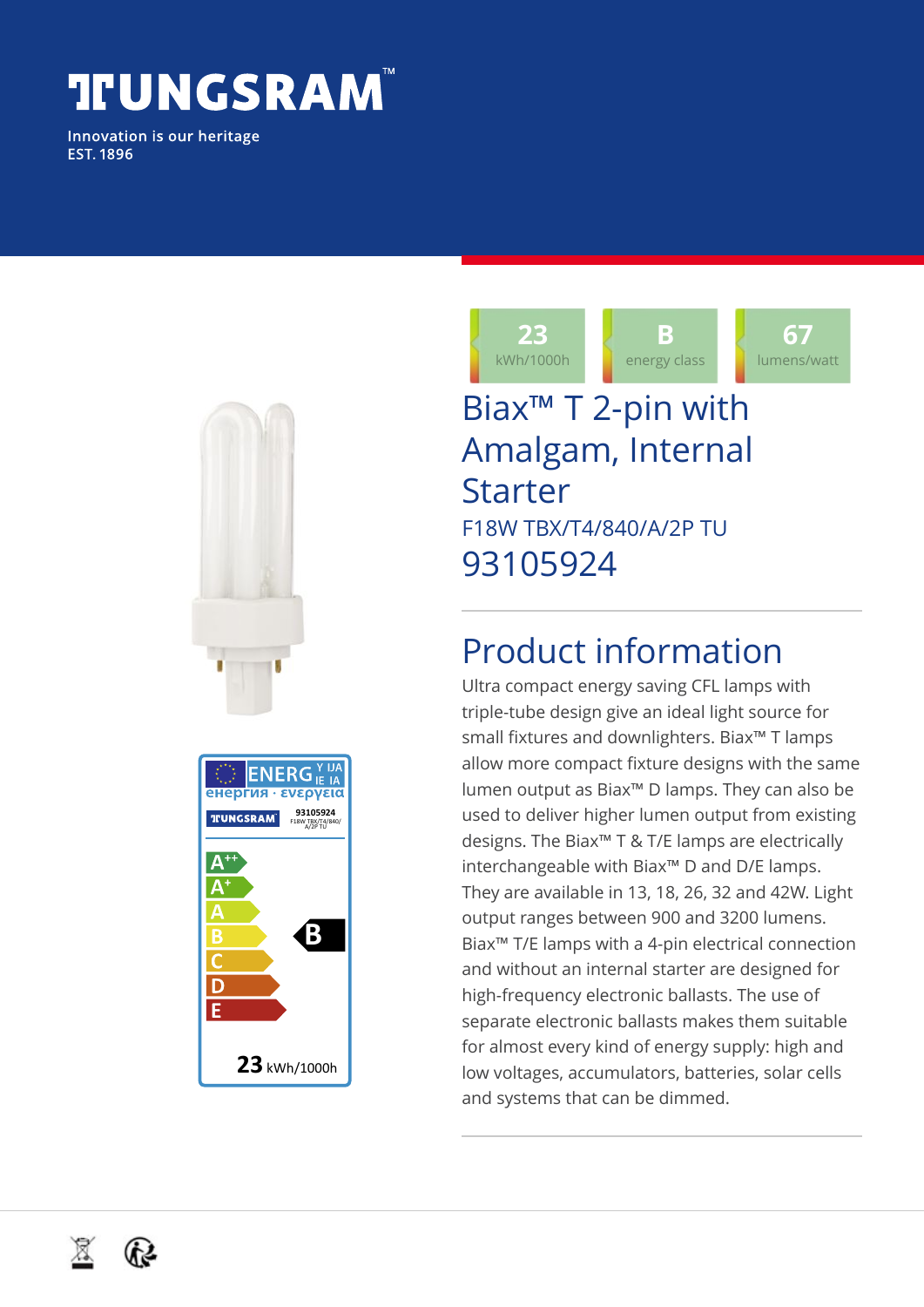

Application areas



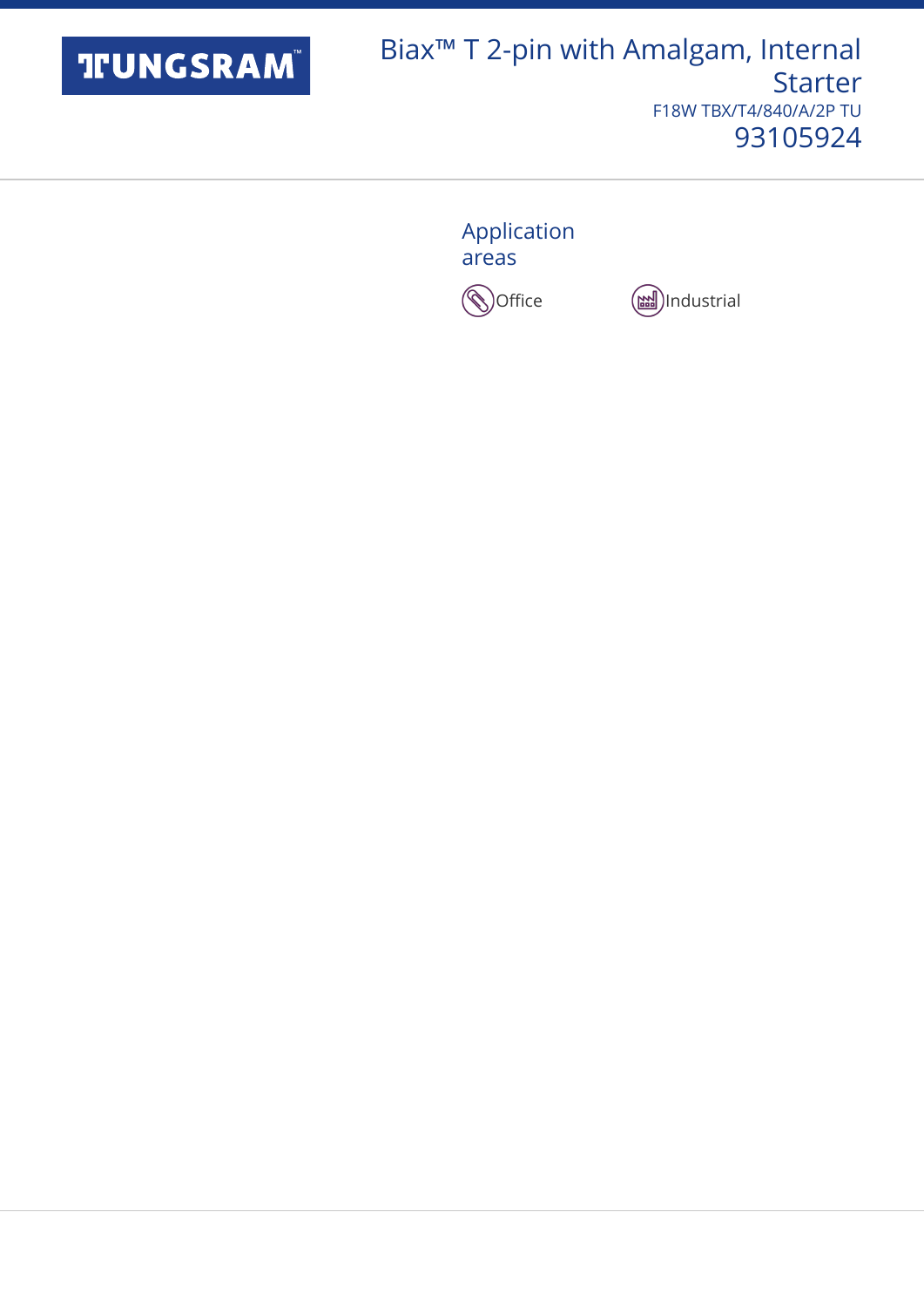## **TFUNGSRAM**

#### Product data

| Product Code                       | 93105924      |
|------------------------------------|---------------|
| <b>Bulb Shape</b>                  | Hex plug-in   |
| Bulb maximum overall diameter [mm] | 49.3          |
| Maximum Overall Length [mm]        | 127.4         |
| Net weight per piece [g]           | 85            |
| Gross weight per piece [g]         | 125           |
| Operating position                 | U - Universal |
| Mercury Content [mg]               | 1.3           |
| UV radiance                        | exempt        |
| <b>Brand</b>                       | Tungsram      |
| Cap/Base                           | GX24d-2       |

### Performance data

| Colour Code                                           | 840   |
|-------------------------------------------------------|-------|
| Rated Lumens [lm]                                     | 1200  |
| Weighted energy consumption [kWh/1000h]               | 22.1  |
| Energy efficiency class (EEC)                         | В     |
| Rated Life [h]                                        | 10000 |
| Nominal correlated colour temperature (CCT) [K]] 4000 |       |
| Nominal lumens [lm]                                   | 1200  |
| Colour Rendering Index (CRI) [Ra]                     | 82    |